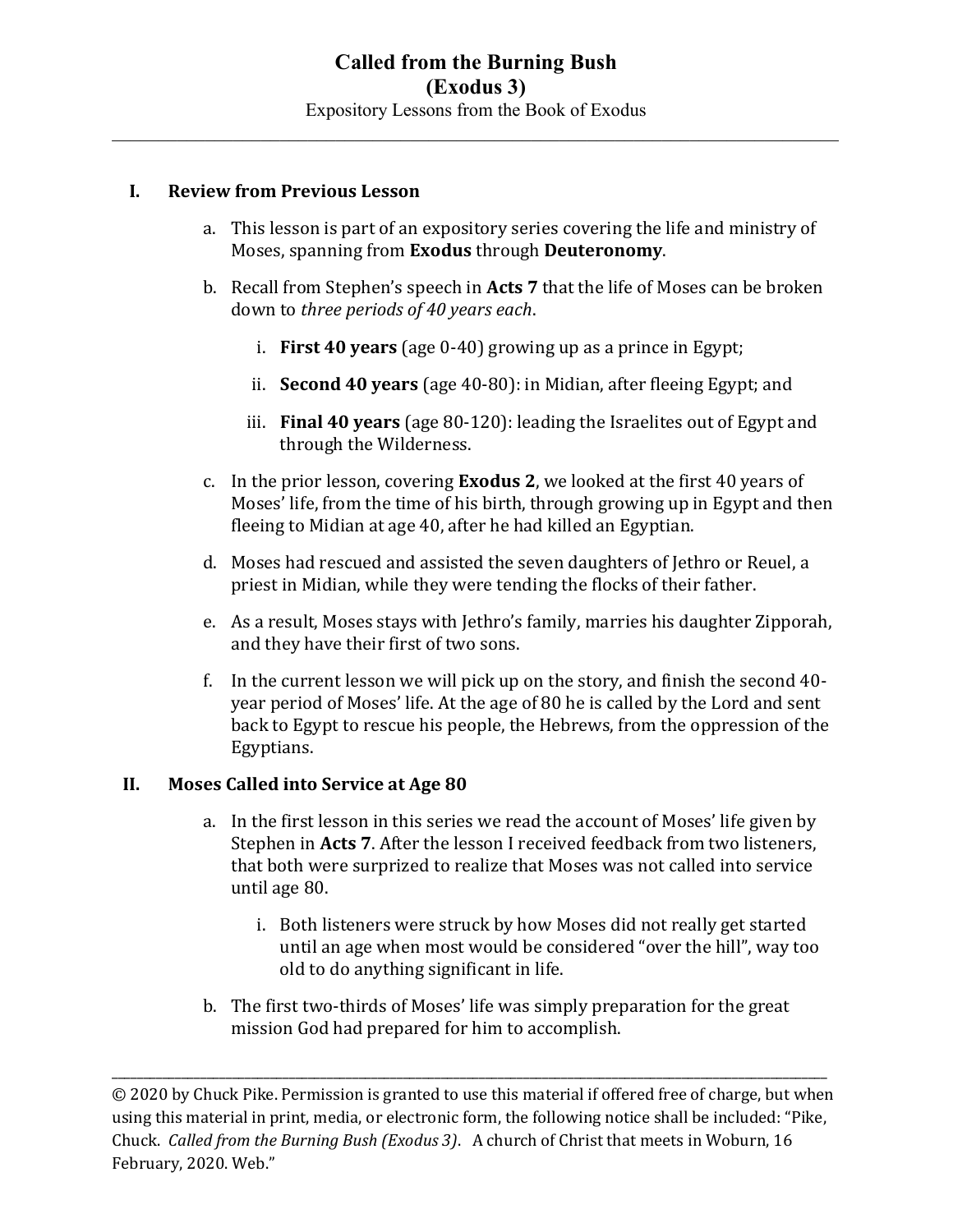- i. Early days being nursed by his Jewish mother, and learning about the Lord and his heritage.
- ii. Then the rest of his first 40 years as prince in Egypt, learning all the wisdom of the Egyptians.
- iii. Second 40 years in Midian, in the wilderness as a shepherd watching, guarding and leading sheep.
- iv. Finally, at the age of 80, the stage was set for Moses. Now he was fully prepared for the great work he was born to accomplish.
	- 1. The first 80 years were a time of training, preparation and character refining.
	- 2. Also, the time was not right for what Moses had to do. The stage was not fully set. The 400+ years of slavery was not yet complete. The sin of the Amorites was not yet filled up. The prophecy given to Abraham hundreds of years earlier was not yet fulfilled (Genesis 15:13-16).
- c. Also, Aaron (the older brother of Moses) did not begin his greatest work until the of age 83.
- d. I have seen many Christians who tend to look back longingly on their earlier opportunities, imaging them to be their "glory days". Often they look back with regret, thinking they had failed and missed their opportunities to do great things in life.
	- i. Danger especially in the USA and in the West, where youth is idolized in the media and culture. According to "the world", if you haven't done something great by age 30 or 40, it is likely that you never will!
	- ii. In the USA and the West, the old often are relegated to the trash heap. They had their chance in life, and now are often considered to be "washed up".
- e. However, God is in the character refining business. He will put us through trials and failures to get us to the point where we are ready to be used for his greater purposes.
	- i. As a civil engineer, I know that the tallest structures must have the strongest (deepest, most time-consuming to construct) foundations. Open your eyes to what God may yet do in your life, and appreciate the refining experiences you have been through (don't get discouraged and give up or sell out or sell yourself short).
- f. Other examples from Scripture that have encouraged me regarding what Christians can do in the later years of their lives: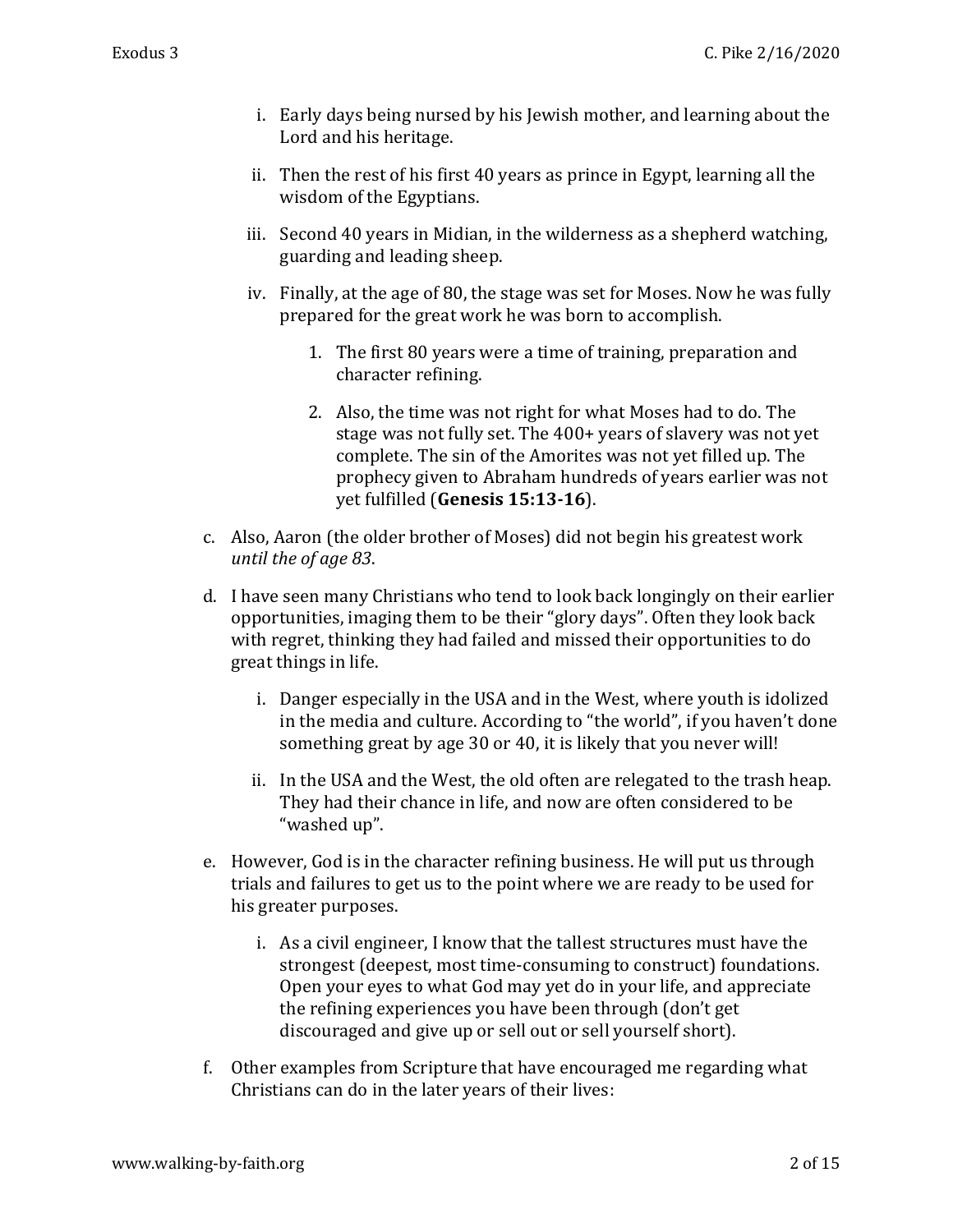- i. It is the elders (the older men) who are called to lead the church; not the young hot-shots (Titus 1:5-9, 1 Timothy 3:1-7, 1 Timothy 5:17- 20, Acts 20:17-31). The mature, older men need to be leading the way in the church by example: the most zealous and hard-working (1 Peter 5:1-4).
- ii. Also consider the example of Caleb at age 85, forty-five years after first spying out the land of Canaan. He asked to lead the charge to conquor the mountainous land of Hebron, then occupied by the Kenezites, saying, "I am still as strong today as when Moses sent me" (Joshua 14:6-15).
- g. Two personal examples that I have seen in recent years, who encourage me to take it higher:
	- i. Dr. Tom Olbricht, a famous Bible teacher (at Pepperdine, Abilene Christian and other colleges), author, preacher mentor. I heard him years ago in his 80's delivering a powerful message; even at that age maintaining a very active Bible teaching and missions travel schedule. He recently celebrated his 90<sup>th</sup> birthday, at which time he was reported to be "as sharp as ever".
	- ii. Terry Troutt, a friend who after "retiring" from school teaching, moved with his wife to Ukraine to join a missions team and is using the later years of his life to have even more impact for the kingdom of God than before.
	- iii. Hopefully you can think of other good examples you have seen, as well.
	- iv. The way men like these are living the later part of their lives is in sharp contrast with many poor examples I see around me (those seeking to maximize pleasure and comfort, to relax in their retirement years).
- h. **The Challenge:** Plan to do even greater things for God in the later years of your life, following the wonderful example of Moses and others who call us higher. Don't sell out.

## III. Called from the Burning Bush

- a. Read Exodus 3:1-10.
- b. Storyline
	- i. Moses, 80 years old, is tending the sheep of his father-in-law.
	- ii. Leads them across the desert to Horeb (Mount Sinai).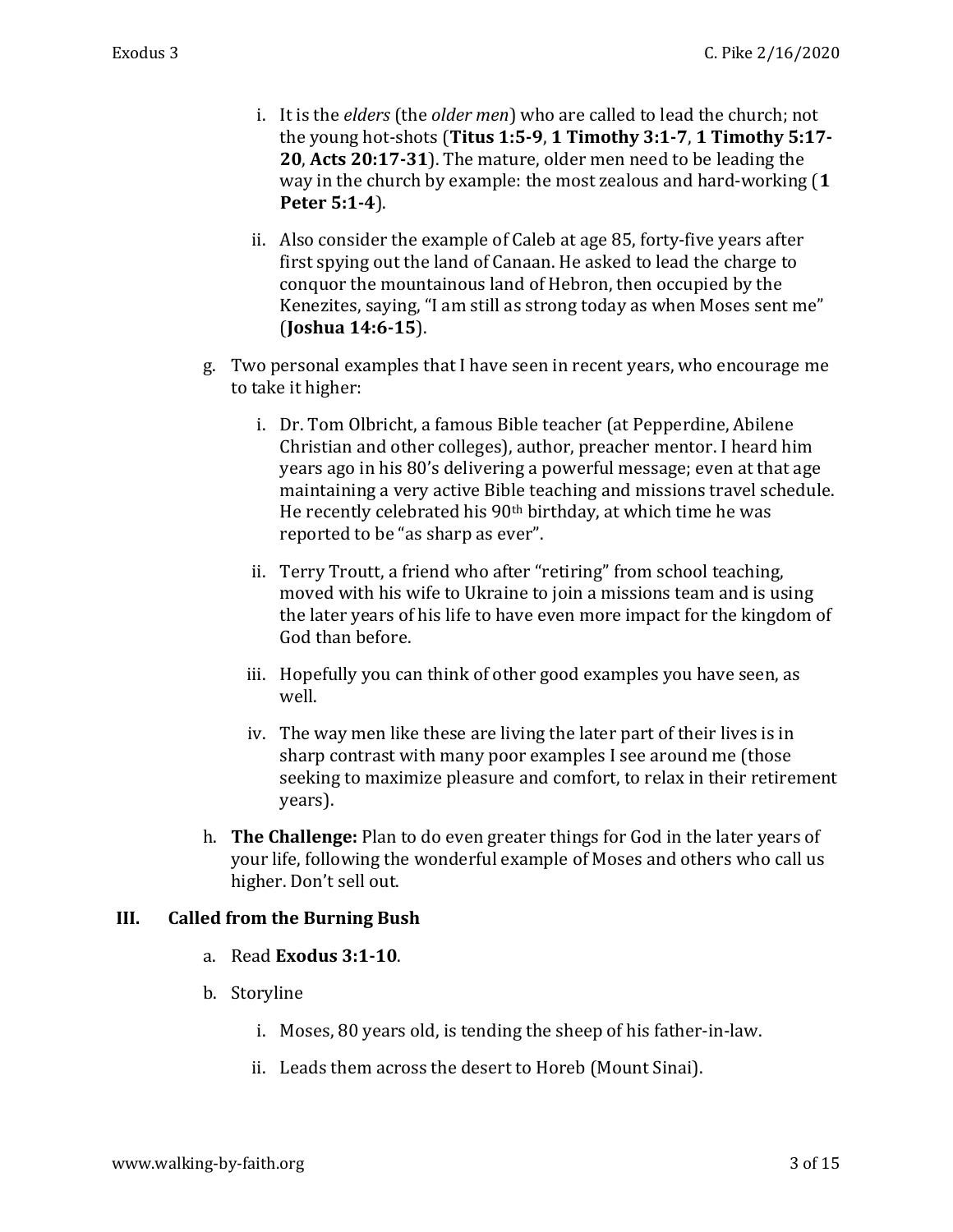- iii. Sees something odd. A bramble bush on fire; yet it is not burning up. The bush is not being consumed by the fire. Moses begins to approach the bush.
- iv. Voice from the bush says:
	- 1. Don't come any closer.
	- 2. Take your sandals off; the place where you are standing is holy ground.
- v. Voice identifies itself as the God of his fathers: of Abraham, Isaac and Jacob.
	- 1. The Lord says he has seen the affliction of "My people" and heard their cries to Him.
	- 2. He has come down to deliver them.
	- 3. He will send Moses to Pharaoh, to bring them out of Egypt and back to Canaan.
- c. Question: What can we learn about the character of God from this passage?
	- i. Many tend to think of God in the Old Testament as being portrayed primarily vengeful, strict, rule-imposing and even terrifying. However, that stereotype does not match up with how God first reveals himself to Moses, in this passage.
	- ii. God sees everything that is going on here. He is watching carefully; nothing escapes His notice.
		- 1. In the New Testament, Jesus points to this same characteristic of God when he says: "Are not two sparrows sold for a copper coin? And not one of them falls to the ground apart from your Father's will. But the very hairs of your head are all numbered." (Matthew 10:29–30, NKJV)
	- iii. God has an intimate sense of owning his people. He refers to them as "My people", and he hears when we cry out to him.
		- 1. Jesus presents His Father in the same light: "Then He spoke a parable to them, that men always ought to pray and not lose heart, saying: "There was in a certain city a judge who did not fear God nor regard man. Now there was a widow in that city; and she came to him, saying, 'Get justice for me from my adversary.' And he would not for a while; but afterward he said within himself, 'Though I do not fear God nor regard man, yet because this widow troubles me I will avenge her, lest by her continual coming she weary me.' " Then the Lord said, "Hear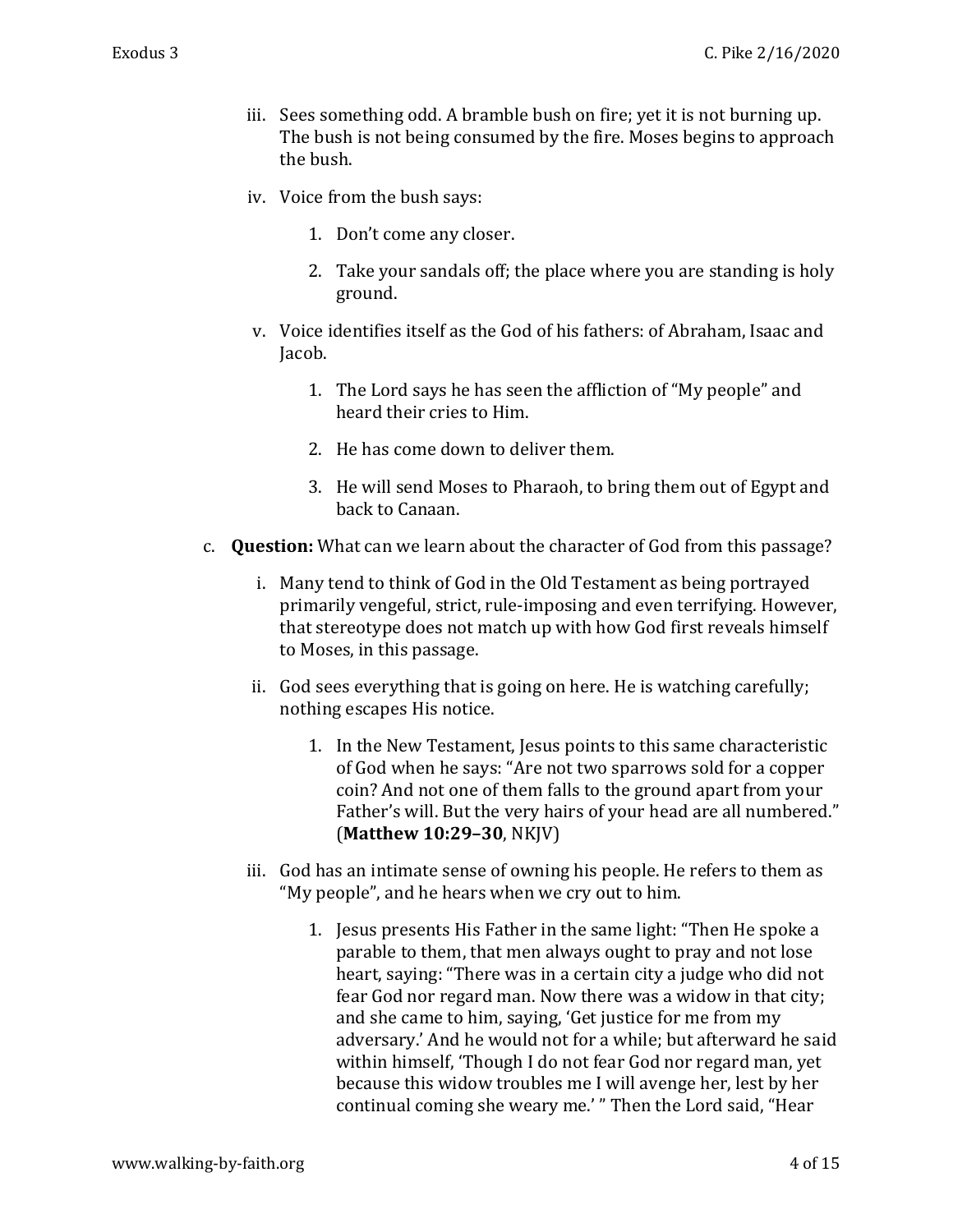what the unjust judge said. And shall God not avenge His own elect who cry out day and night to Him, though He bears long with them?" (Luke  $18:1-7$ , NKJV)

- 2. God's own people, who cry out to him day and night, will be heard; God will respond to the cries of His people.
- iv. God is the rescuer. However, this often is not an immediate rescue. Meanwhile the afflicter, oppressor and enslaver is Pharaoh and his minions (foreshadowing the role Satan and those with him play in our own lives).
	- 1. Let us not blame God for the evils that we and others are facing in this life.
- v. God will come up with a plan; however this requires the voluntary cooperation of people to implement that.
- d. The Lord calls Moses from the bush
	- i. Question: Who was calling to Moses from the fire within the bush?
		- 1. In Exodus 3:2 it says, "the Angel of the Lord".
		- 2. In Exodus 3:6 it says, "I am the God of Abraham, Isaac and Jacob"
		- 3. In Exodus 3:7 it says, "the Lord said..."
		- 4. So, was it God, an angel, both or someone else?
	- ii. A few words about the term "angel".
		- 1. The Greek word aggelos (ἄγγελος), as appears here in the LXX and throughout the New Testament, can refer to either an angel (member of a special class of spiritual beings) or more generally to a messenger.
			- a. "As it is written in the prophets: 'Behold, I send My messenger before Your face, Who will prepare Your way before You.'" (Mark 1:2, NKJV)
				- i. This is quoting from **Malachi 3:1** from the LXX.
			- b. In Mark 1:2 this Greek word commonly translated "messenger" is *aggelos*. Since it is applied to John the Baptist, a human being, we know that here it must mean messenger, rather than angel.
		- 2. Read Isaiah 9:5-6 from the LXX. This reads differently from the Masoretic Text; several early Christian writers quoted from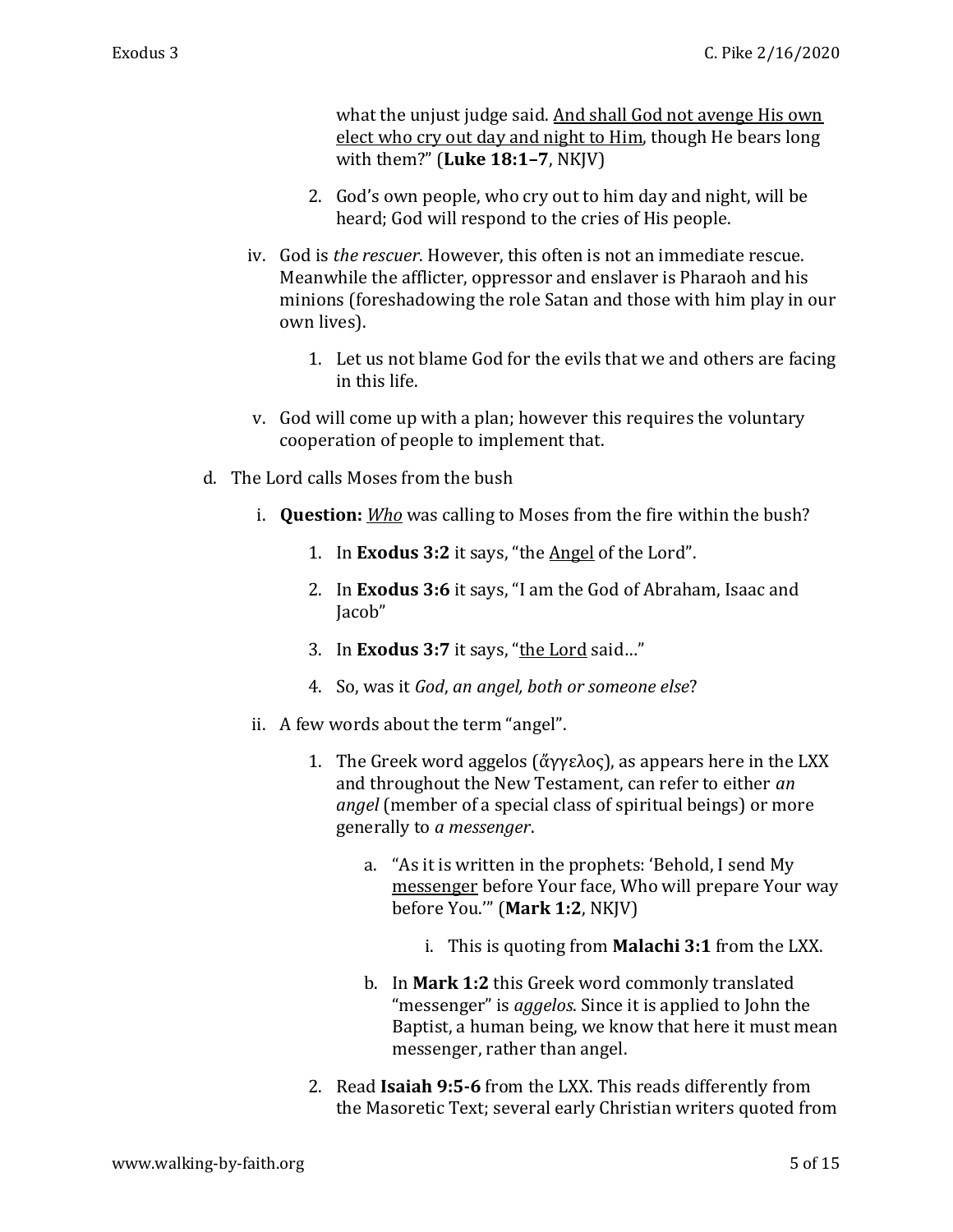this passage, based on the LXX. Here, the term "Angel of great counsel" is applied to the Christ, the promised one who would be descended from David and would reign on David's throne.

- a. Hebrews 1 makes it abundantly clear that the Son of God is not an angel. He is not a created being; He proceeded from the Father, and therefore is divine. He is worshiped by the angels.
- b. However, it is appropriate to say that He was "a messenger" from the Father; One who declared the Father and brought the Father's message to the world.
	- i. "No one has seen God at any time. The only begotten Son, who is in the bosom of the Father, He has declared Him." (John 1:18, NKJV)
	- ii. "For He whom God has sent speaks the words of God, for God does not give the Spirit by measure." (John 3:34, NKJV)
- iii. Many early Christian writers pointed out that the term "the Angel of the Lord" referred to the Logos (the Word of God), the Son of God. They even used passages like the burning bush to make the point that the one referred to as "the Angel of the Lord" is also divine, and can speak as God.
	- 1. Justin Martyr (c. 100-165 AD, philosopher from Samaria who converted to the Christian faith) uses this to point to convince Trypho, a Jew, regarding the divinity of Christ.
	- 2. He says that there were two that the Holy Spirit refers to as 'Lord' and 'God', not just one.
		- a. David said, "The Lord said to my Lord, 'Sit at My right hand, till I make Your enemies Your footstool.'" (Psalm 110:1, NKJV)
			- i. Jesus challenged the Pharisees with this passage, in Matthew 22.
		- b. "Your throne, O God, is forever and ever; a scepter of righteousness is the scepter of Your kingdom. You love righteousness and hate wickedness; Therefore God, Your God, has anointed You with the oil of gladness more than Your companions." (Psalm 45:6–7, NKJV)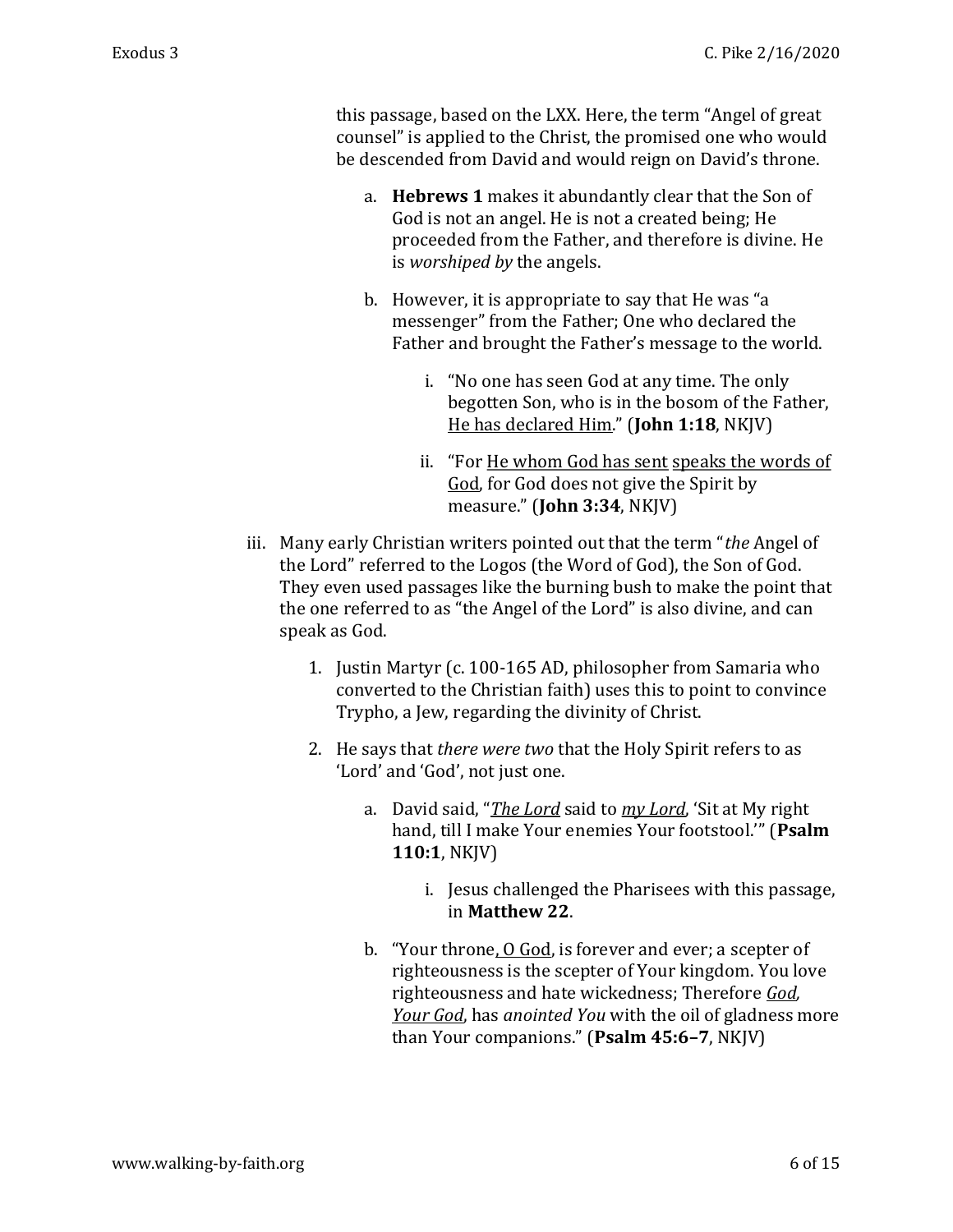- i. Note that one who is referred to as 'God' is being anointing another, Who also is referred to as 'God'.
- ii. The word 'Christ' simply means the Anointed One. Therefore the Christ (referred to as the Son of God in Psalm 2) is also divine, being referred to as 'God' here.
- 3. Justin then challenges Trypho about the three who visited Abraham and Sarah and had lunch with them in Genesis 18. One is referred to as the Lord.
	- a. We know that two of the three, the two who continued on to visit Sodom (Genesis 18:22), were angels based on Genesis 19:1.
	- b. Justin points out that the third member of the three visitors to Abraham and Sarah, who is referred to as "the Lord", actually ate food (Genesis 18:8).
	- c. Justin further makes the case that this could only refer to the Son of God, the Logos, who is divine yet (unlike the Father Who created all things) can take on bodily form and can be seen.
- 4. Justin further explains that He (the Son of God) also appeared to Jacob, speaking to (and even wrestling with) him.
- 5. Justin then turns to the burning bush account of Moses from Exodus 3 and asks Trypho, "Who was it that was in the bush, speaking to Moses?"
	- a. Trypho, aware that the texts speaks of the Angel of the Lord appearing to Moses, and also that the voice identifies itself as the Lord, offers that there might have two in the bush:
		- i. the angel seen by Moses, plus
		- ii. God then who spoke with him.
	- b. Justin, as you might expect, provides a simpler and more straightforward explanation. He reminds Trypho that there is no way that the God Who made the universe, Who cannot be contained, could place Himself within a hush!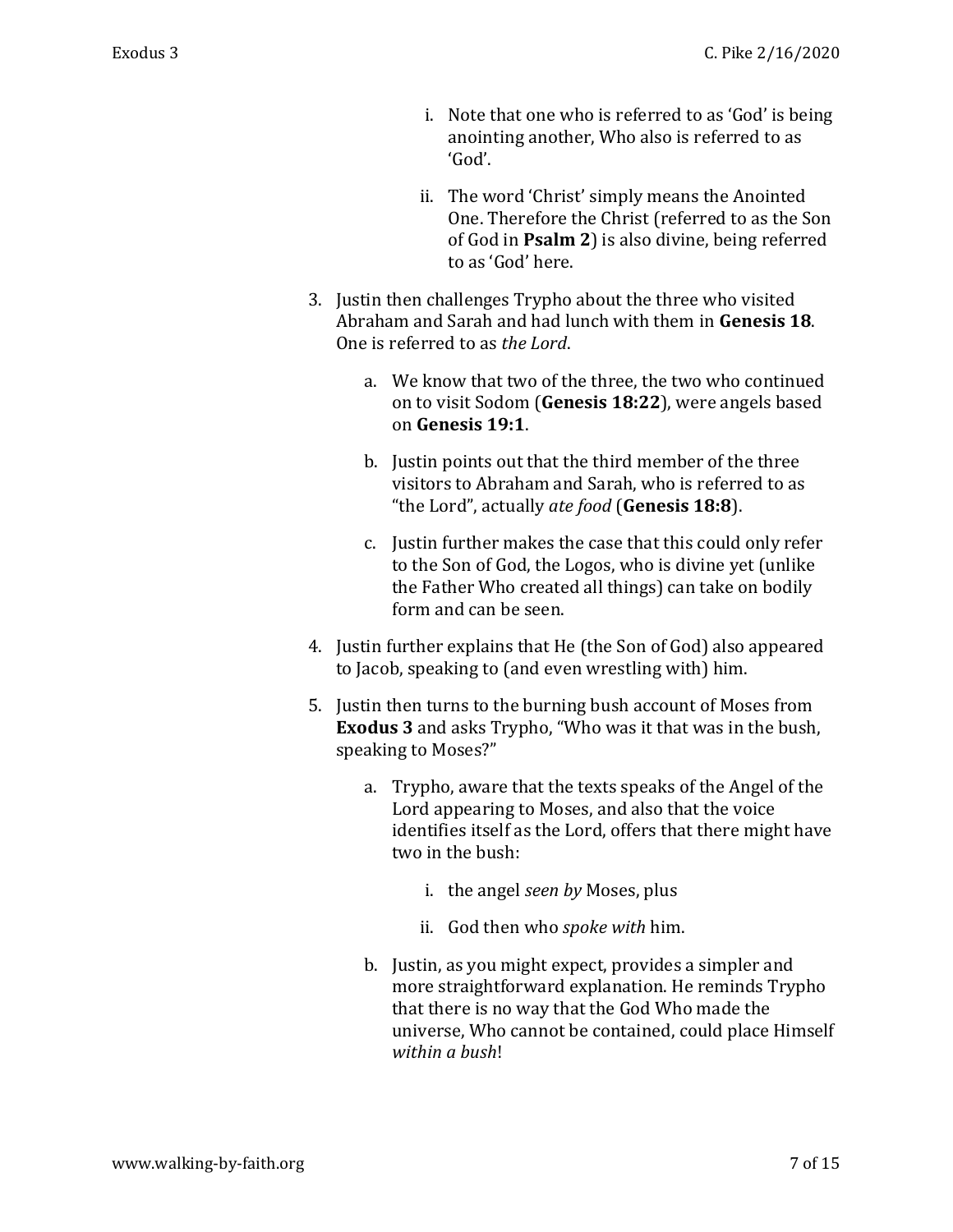- c. Trypho has a simpler explanation: it was the Word of God, the Son of God, who also is divine.
- d. After recounting examples of the Son of God appearing in Genesis with Trypho and his friends, Justin moves on to discuss the burning bush incident:
	- i. "When I had spoken these words, I continued: 'Permit me, further, to show you from the book of Exodus how this same One, who is both Angel, and God, and Lord, and man, and who appeared in human form to Abraham and Isaac, appeared in a flame of fire from the bush, and conversed with Moses.'
	- ii. "And after they said they would listen cheerfully, patiently, and eagerly, I went on: 'These words are in the book which bears the title of Exodus: "And after many days the king of Egypt died, and the children of Israel groaned by reason of the works"; and so on until, "Go and gather the elders of Israel, and you shall say to them, 'The Lord God of your fathers, the God of Abraham, the God of Isaac, and the God of Jacob, has appeared to me, saying, "I am surely beholding you, and the things which have befallen you in Egypt."'"
	- iii. "In addition to these words, I went on: 'Have you perceived, sirs, that this very God whom Moses speaks of as an Angel that talked to him in the flame of fire, declares to Moses that He is the God of Abraham, of Isaac, and of Jacob?'"
	- iv. (Then after a discussion back-and-forth between Justin and Trypho…)
	- v. "And I replied, 'Now assuredly, Trypho, I shall show that, in the vision of Moses, this same One alone who is called an Angel, and who is God, appeared to and communed with Moses. For the Scripture says thus: "The Angel of the Lord appeared to him in a flame of fire from the bush; and he sees that the bush burns with fire, but the bush was not consumed." And Moses said, "I will turn aside and see this great sight, for the bush is not burnt". And when the Lord saw that he is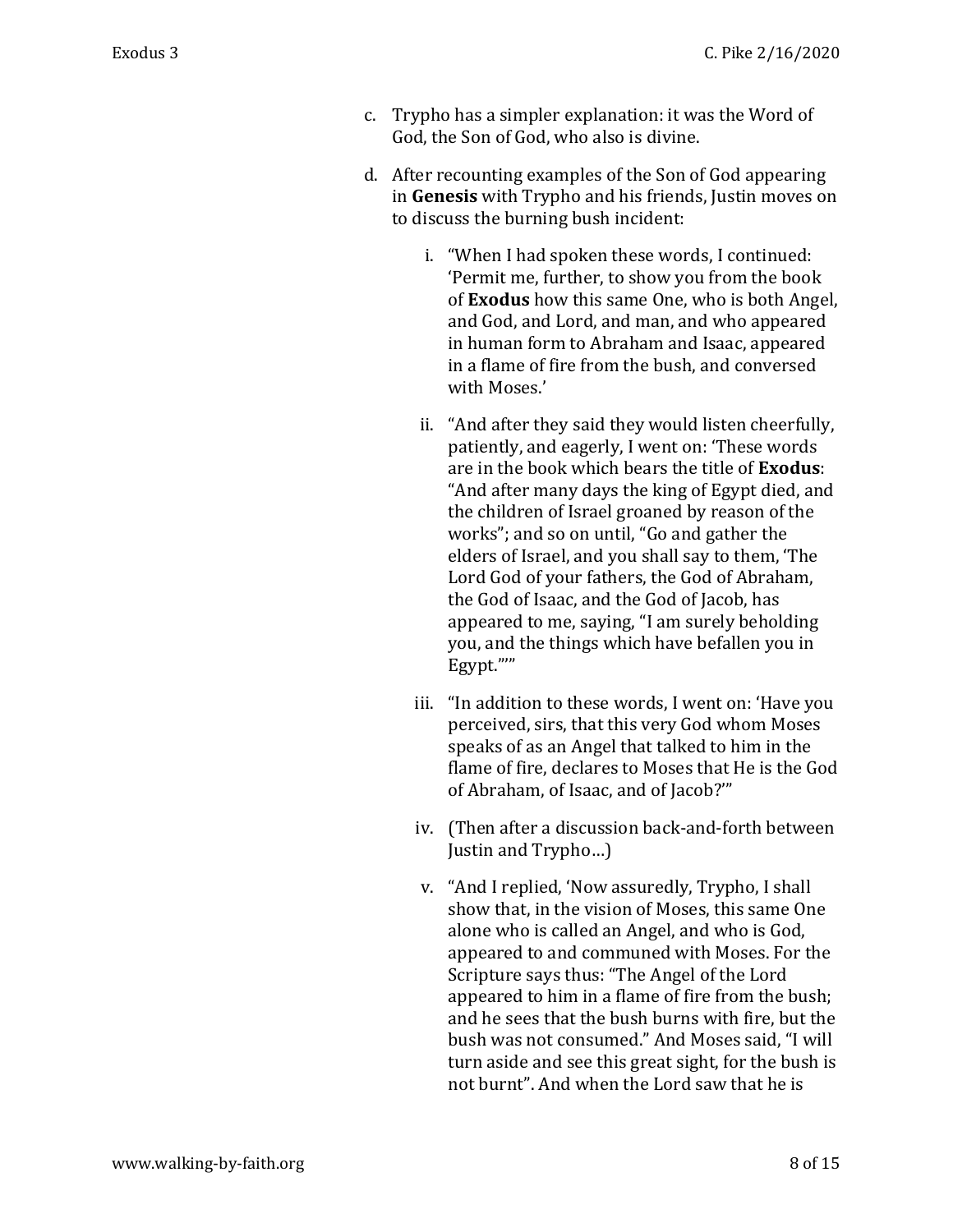turning aside to behold, the Lord called to him out of the bush.'

- vi. "In the same manner, therefore, in which the Scripture calls Him who appeared to Jacob in the dream an Angel, then [says] that the same Angel who appeared in the dream spoke to him, saying, 'I am the God that appeared to you when you fled from the face of Esau your brother;' (Genesis 35:1; pointing back to Genesis 31:11-13 and Genesis 28:10-19) and [again] says that, in the judgment which befell Sodom in the days of Abraham, the Lord had inflicted the punishment of the Lord who [dwells] in the heavens;—even so here, the Scripture, in announcing that the Angel of the Lord appeared to Moses, and in afterwards declaring him to be Lord and God, speaks of the same One, whom it declares by the many testimonies already quoted to be minister to God, who is above the world, above whom there is no other [God]."
- vii. (Source: Justin Martyr, Dialogue with Trypho, a Jew, chapters 59-60; found in Ante-Nicene Fathers vol. 1, pp. 226-227.)
- e. Later in the same work, Justin adds the following:
	- i. "'And that Christ being Lord, and God the Son of God, and appearing formerly in power as Man, and Angel, and in the glory of fire as at the bush, so also was manifested at the judgment executed on Sodom, has been demonstrated fully by what has been said.' Then I repeated once more all that I had previously quoted from Exodus, about the vision in the bush, and the naming of Joshua (Jesus), and continued:
	- ii. "'And do not suppose, sirs, that I am speaking superfluously when I repeat these words frequently: but it is because I know that some wish to anticipate these remarks, and to say that the power sent from the Father of all which appeared to Moses, or to Abraham, or to Jacob, is called an Angel because He came to men (for by Him the commands of the Father have been proclaimed to men); is called Glory, because He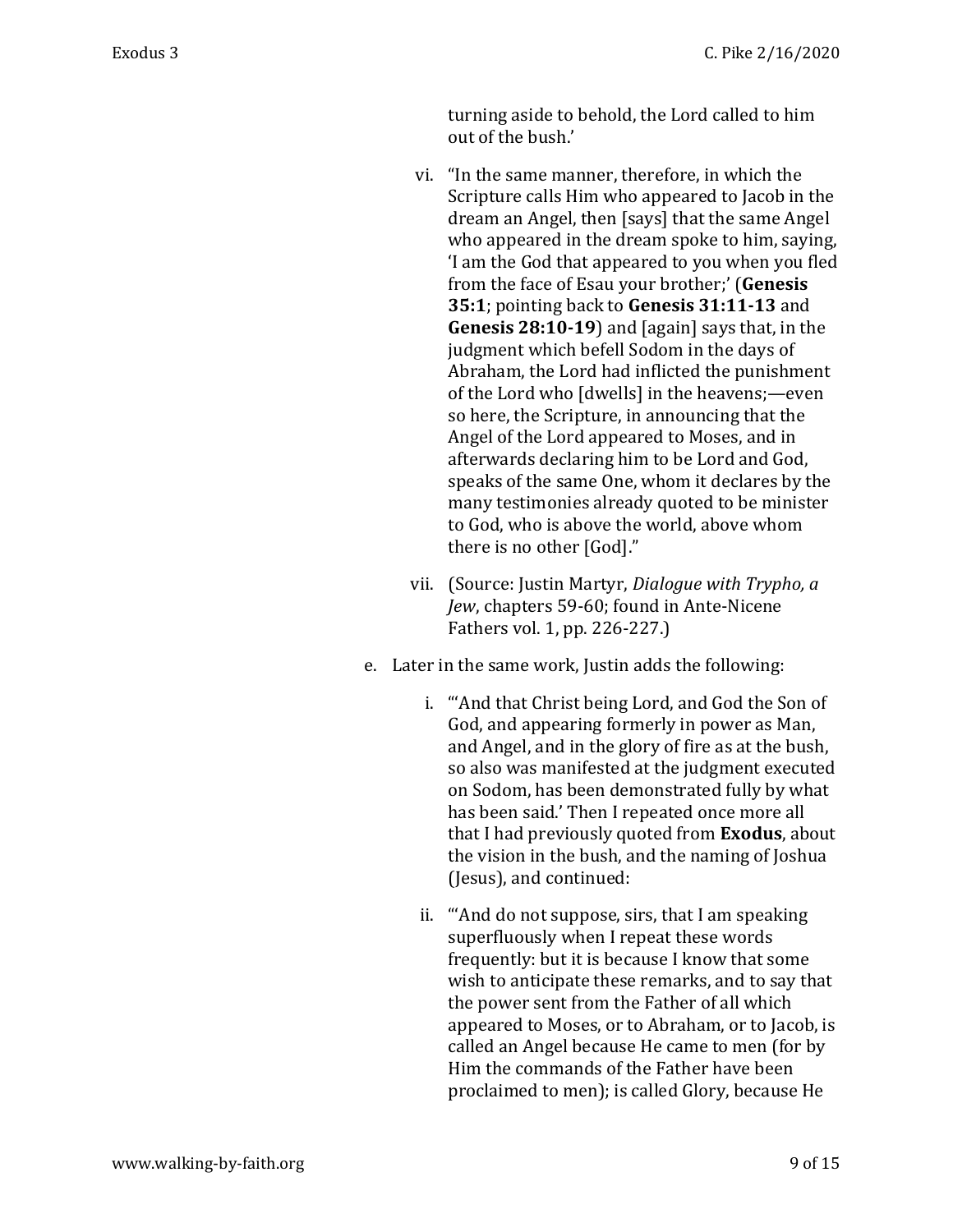appears in a vision sometimes that cannot be borne; is called a Man, and a human being, because He appears arrayed in such forms as the Father pleases; and they call Him the Word, because He carries tidings from the Father to men: but maintain that this power is indivisible and inseparable from the Father, just as they say that the light of the sun on earth is indivisible and inseparable from the sun in the heavens; as when it sinks, the light sinks along with it; so the Father, when He chooses, say they, causes His power to spring forth, and when He chooses, He makes it return to Himself.

- iii. "…And that this power which the prophetic word calls God, as has been also amply demonstrated, and Angel, is not numbered [as different] in name only like the light of the sun, but is indeed something numerically distinct, I have discussed briefly in what has gone before; when I asserted that this power was begotten from the Father, by His power and will, but not by abscission  $F$ being cut off from], as if the essence of the Father were divided; as all other things partitioned and divided are not the same after as before they were divided: and, for the sake of example, I took the case of fires kindled from a fire, which we see to be distinct from it, and yet that from which many can be kindled is by no means made less, but remains the same."
- iv. (Source: Justin Martyr, Dialogue with Trypho, a Jew, chapter 128; found in Ante-Nicene Fathers vol. 1, p. 264)
- 6. Early Christian writers such as Justin Martyr understood that references to "The Angel of the Lord" in the Old Testament referred to the One Who Proceeded from the Father. He is the Messenger of the Lord; He appeared in the Old Testament and also is referred to as "God", "the Lord" and "the Son of God".
	- a. At the conception and birth of Jesus, the Son of God (who existed from the beginning) took on flesh and became a man (John 1:1-18, Hebrews 1:1-2 & 1:14- 17).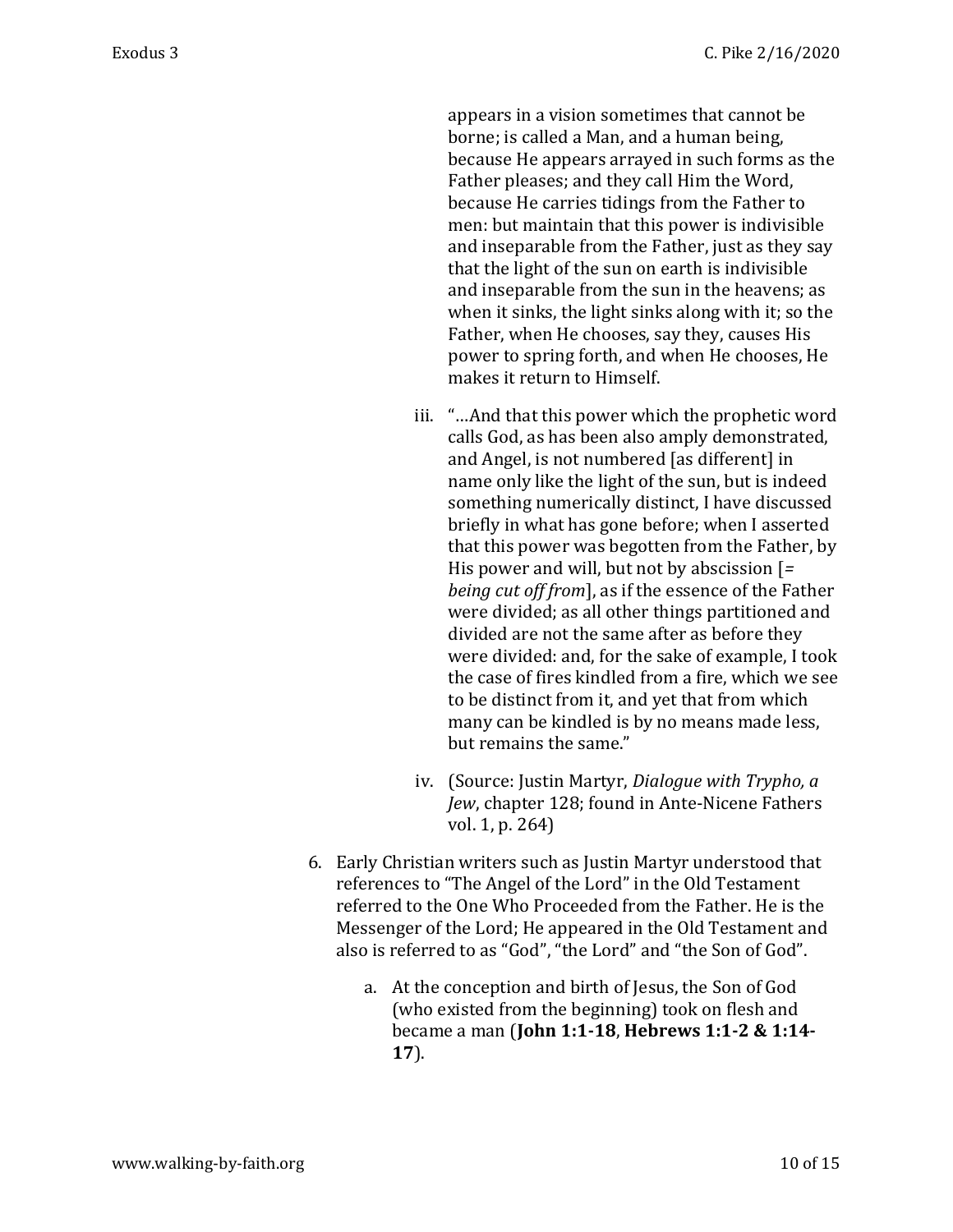- 7. Note: for insights from other early Christian writers regarding "the Angel of the Lord" and appearances of the Son of God in the Old Testament, see Dictionary of Early Christian Beliefs, ed. David Bercot, articles on "Angel of the Lord" and "Theophany".
- e. Jesus made a point from this passage.
	- i. There is one more reason why this passage is important for Christians. Jesus quoted from it, in the New Testament, to make an important point.
	- ii. He used it to make a point to the Sadducees, who did not believe in the resurrection of the dead.
	- iii. Read Matthew 22:23-33.
		- 1. The Sadducees were trying to trap Jesus, by making the idea of the resurrection of the dead look ridiculous (posing the idea of a woman ending up with multiple husbands after she is resurrection).
	- iv. Jesus used this passage from the burning bush account of Moses, to support the idea that the dead will be bodily raised (doctrine of the resurrection of the dead; see also John 5:28-29, Hebrews 6:1-2 and 1 Corinthians 15).
	- v. Jesus makes His point based on the tense of one word in Exodus 3:6; the verb "to be".
		- 1. God said "I am the God of Abraham..." (present tense); He did NOT say "I was the God of Abraham..." (past tense).
		- 2. The point made by Jesus: the patriarchs Abraham, Isaac and Jacob, although long dead are still alive spiritually, to God.
		- 3. They are awaiting the resurrection and final judgement.
		- 4. Justin Martyr commented on this point, in his First Apology, which was addressed to the Roman emperor, c. 160 AD:
			- a. "And of old He (the Word of God, the Son of God) appeared in the shape of fire and in the likeness of an angel to Moses and to the other prophets; but now in the times of your reign, having, as we before said, become Man by a virgin, according to the counsel of the Father, for the salvation of those who believe on Him, He endured both to be set at nought and to suffer, that by dying and rising again He might conquer death.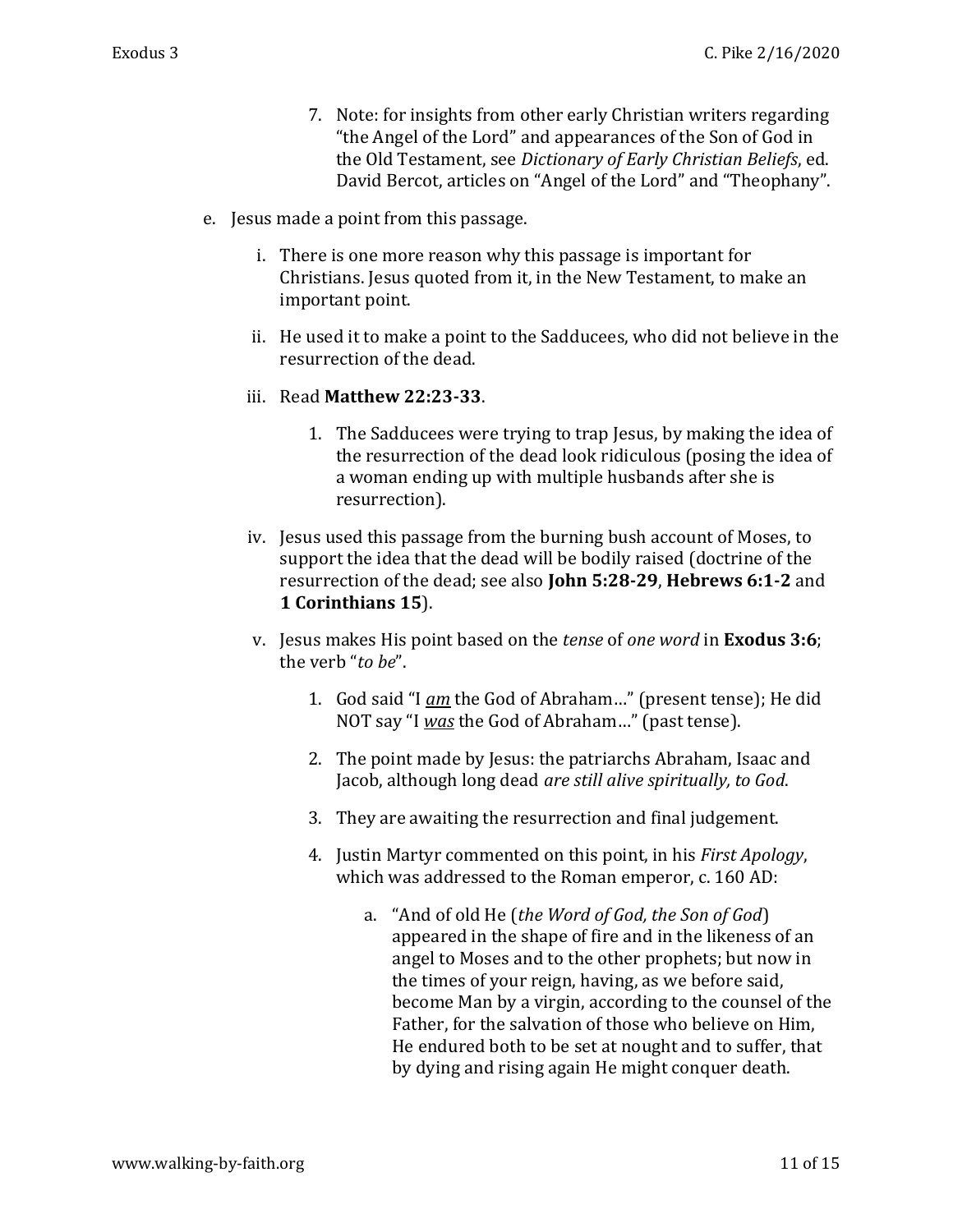- b. "And that which was said out of the bush to Moses, 'I am that I am, the God of Abraham, and the God of Isaac, and the God of Jacob, and the God of your fathers,' this signified that they, even though dead, are yet in existence, and are men belonging to Christ Himself. For they were the first of all men to busy themselves in the search after God; Abraham being the father of Isaac, and Isaac of Jacob, as Moses wrote."
- c. (Source: Justin Martyr, First Apology, chapter 63; found in Ante-Nicene Fathers vol. 1, p. 184)
- vi. Question: Do you really believe that the Scriptures are inspired down to the word, even to the tense of one word? Or do you believe that only the general sense of the story is inspired?
	- 1. Clearly, from this passage in Matthew 22, Jesus held that the Scriptures were inspired down to one word.
		- a. Jesus even rebukes the Sadducees for lack of knowledge of the Scriptures, saying "You are *mistaken*, not knowing the Scriptures nor the power of God." (Matthew 22:29)
		- b. Recall that Jesus also taught that "the Scriptures cannot be broken". (John 10:35)
	- 2. Note that Paul showed similar confidence in inspiration of Scripture down to the individual word used. He based his argment in Galatians 3:16 on the fact that the word "seed" (singular) was used in **Genesis** in the promise made to Abraham, rather than the word "seed $s$ " (plural).
- vii. Another point that Jesus made in his discussion with the Sadducees here in Matthew 22 is that there will be no marriage after the resurrection.
	- 1. The answer to the question the Sadducees asked, "Whose wife (of the seven former husbands) will she be?" is:
	- 2. In the resurrection, she will not be married to any of them, since there is no marriage beyond this life. Marriage ends at death.

## IV. Moses to Deliver Israel from Egypt

- a. Read Exodus 3:11-22.
- b. The sign that God has sent Moses: the Israelites will come to worship God on that same mountain (Horeb, also known as Mount Sinai).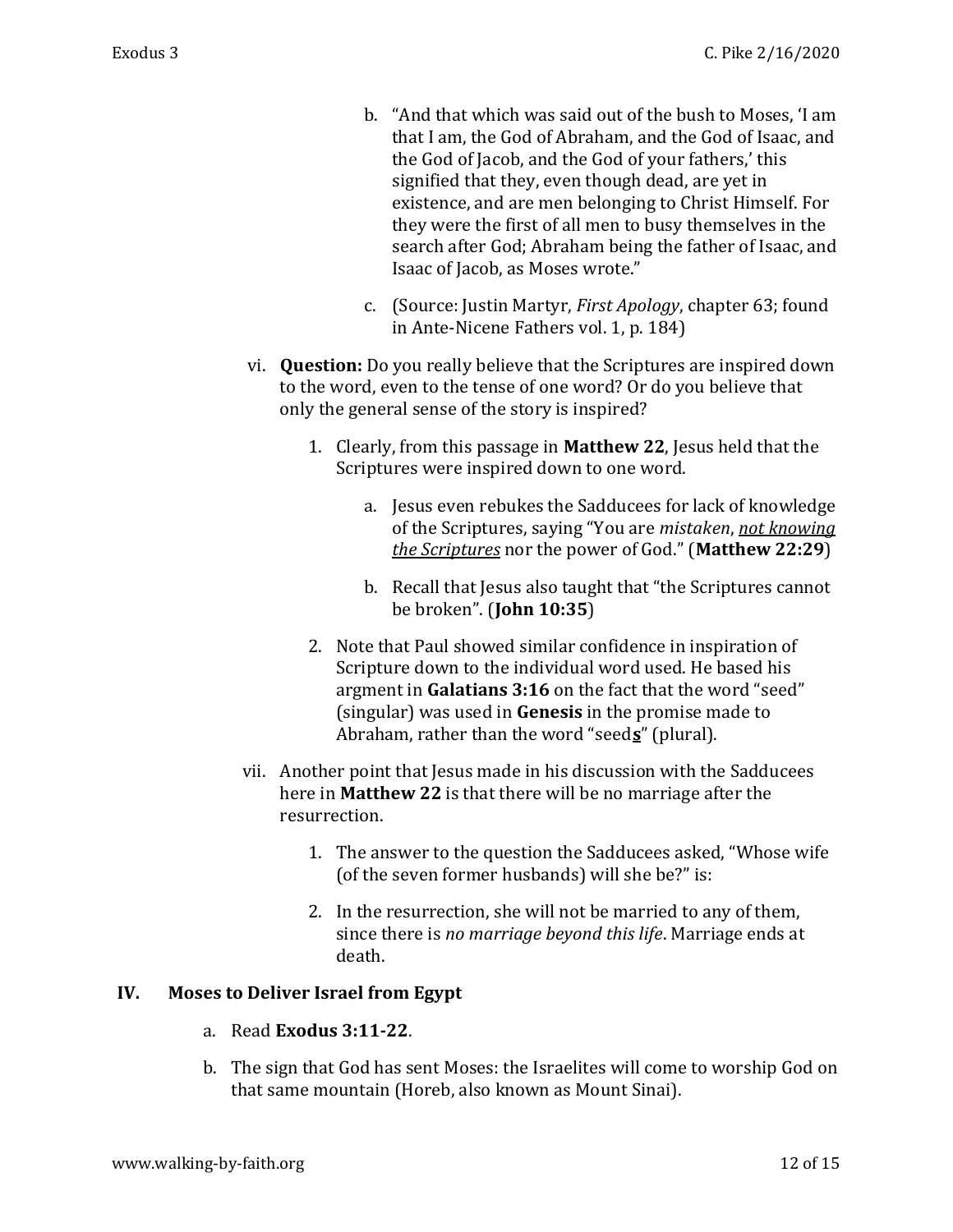- c. If they ask Moses, "What is the name of the God of our fathers, the One who spoke to you?"
	- i. Keep in mind that since Moses was the author of the first 5 books of the Bible (known collectively as the Law of Moses). Therefore, while the Israelites (like Moses) were aware of their history based on accounts handed down orally from their forefathers, they did not have the Scriptures.
		- 1. Jesus said, "For if you believed Moses, you would believe Me; for he wrote about Me." (John 5:46, NKJV)
	- ii. In light of the fact that the Jews did not have any Scriptures at that point, "What is His name?" seems like a reasonable question for them to ask.
	- iii. The answer provided by the Lord: I am "the Existing One".
		- 1. This does not say much for all the "gods" of Egypt, since they by clear implication, all the other "gods" DON'T even exist!
	- iv. Literally, "the one (who is) being".
	- v. He says in the LXX, "I am the Existing One".
		- 1. Please note that according to the text here, His name is not "I am" (as is commonly claimed); but rather it is, "the Existing  $One''$ .
- d. Early Christian attitude: This really isn't a name like other 'gods' have. Since He is the only god who exists, He does not need a name. Justin Martr wrote in his First Apology, c. 160 AD:
	- i. "And we have been taught, and are convinced, and do believe, that He accepts those only who imitate the excellences which reside in Him, temperance, and justice, and philanthropy, and as many virtues as are peculiar to a God who is called by no proper name."
		- 1. (Source: Justin Martyr, First Apology, chapter 10; found in Ante-Nicene Fathers vol. 1, p. 165)
	- ii. "For no one can utter the name of the ineffable God; and if any one dare to say that there is a name, he raves with a hopeless madness."
		- 1. (Source: Justin Martyr, First Apology, chapter 61; found in Ante-Nicene Fathers vol. 1, p. 183)
	- iii. "But to the Father of all, who is unbegotten, there is no name given. For by whatever name He be called, He has as His elder the person who gives Him the name. But these words, Father, and God, and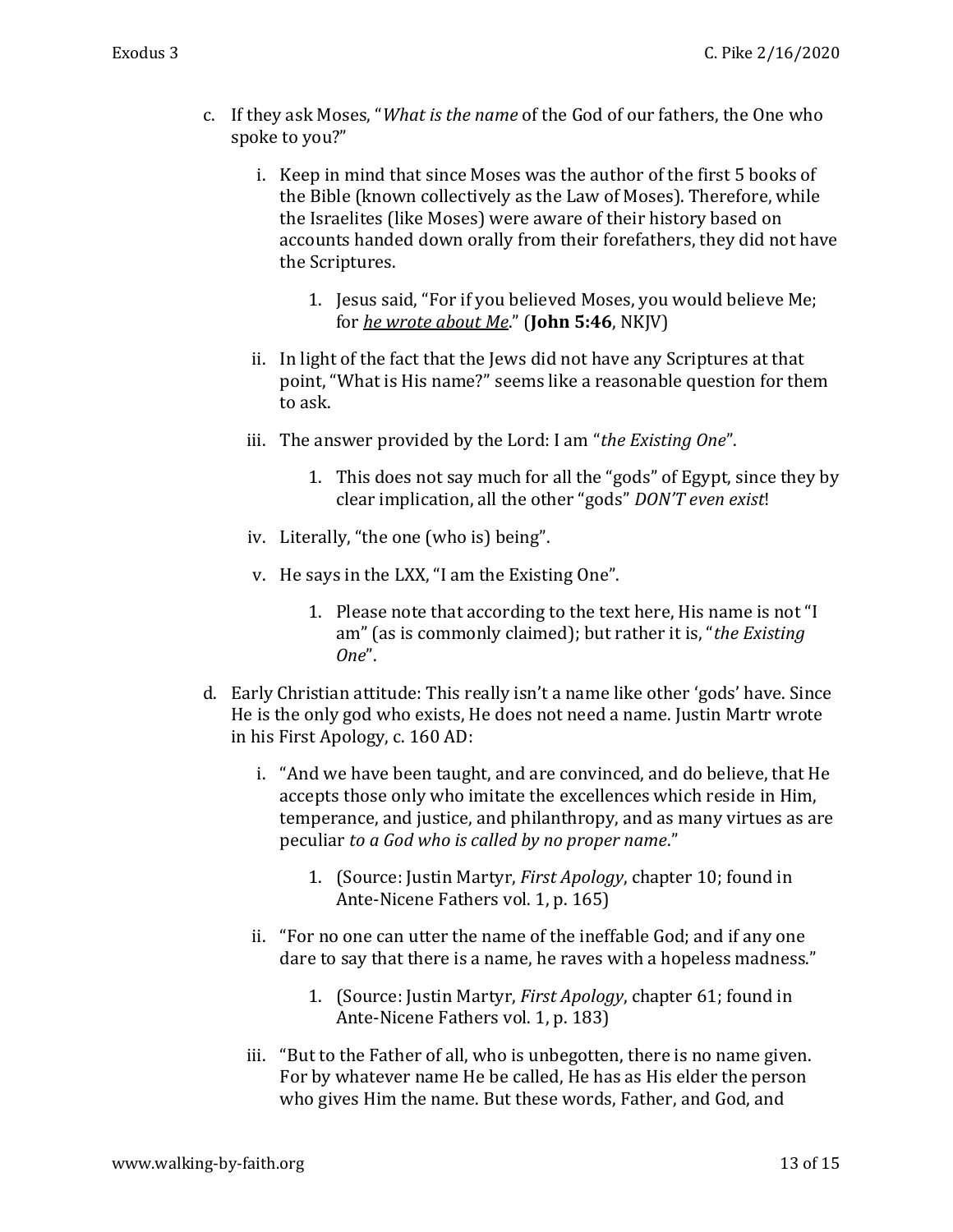Creator, and Lord, and Master, are not names, but appellations derived from His good deeds and functions."

- 1. (Source: Justin Martyr, Second Apology, chapter 6; found in Ante-Nicene Fathers vol. 1, p. 190)
- e. God reassures Moses in the face of this daunting assignment: "I will be with you" (Exodus 3:12).
	- i. When Moses asks, "Who am I to go to Pharaoh?"
	- ii. God's reassuring reply: "I will be with you." (**Exodus 3:12**)
		- 1. Moses will not be alone when he confronts Pharaoh. God will be right there, with him.
		- 2. We see this same reassurance provide by God to so many of the great heroes of faith. God promised that they would not be alone; He would be with them.
			- a. Note that after the golden calf incident, God threatened that He would no longer accompany the Israelites on their journey (Exodus 33:3). Moses later insisted that God go with them; Moses said he would only proceed on the Wilderness journey if the Lord was with them (Exodus 33:14-17).
			- b. After the death of Moses, Joshua assumed command and was told by the Lord, "as I was with Moses, thus I will be with you". (**Joshua 1:5**)
			- c. When Jeremiah protested "I don't know how to speak; I am only a youth", the Lord responded "Do not be afraid of their faces, for I will be with you, to deliver you." (Jeremiah 1:8)
			- d. When Jesus gave the Great Commission and told the disciples to spread the message of the kingdom to all nations, the disciples had just seen what happened to Jesus (persecution, rejection, torture and crucifixion). In the face of going out and facing a similar fate, Jesus encouraged them with these same words:
				- i. "…and lo, I am with you always, even to the end of the age." (Matthew 28:20, NKJV)
			- e. May we be prepared to face any challenges that this life brings with the same reassurance. We will not be alone; the Lord will be with us.